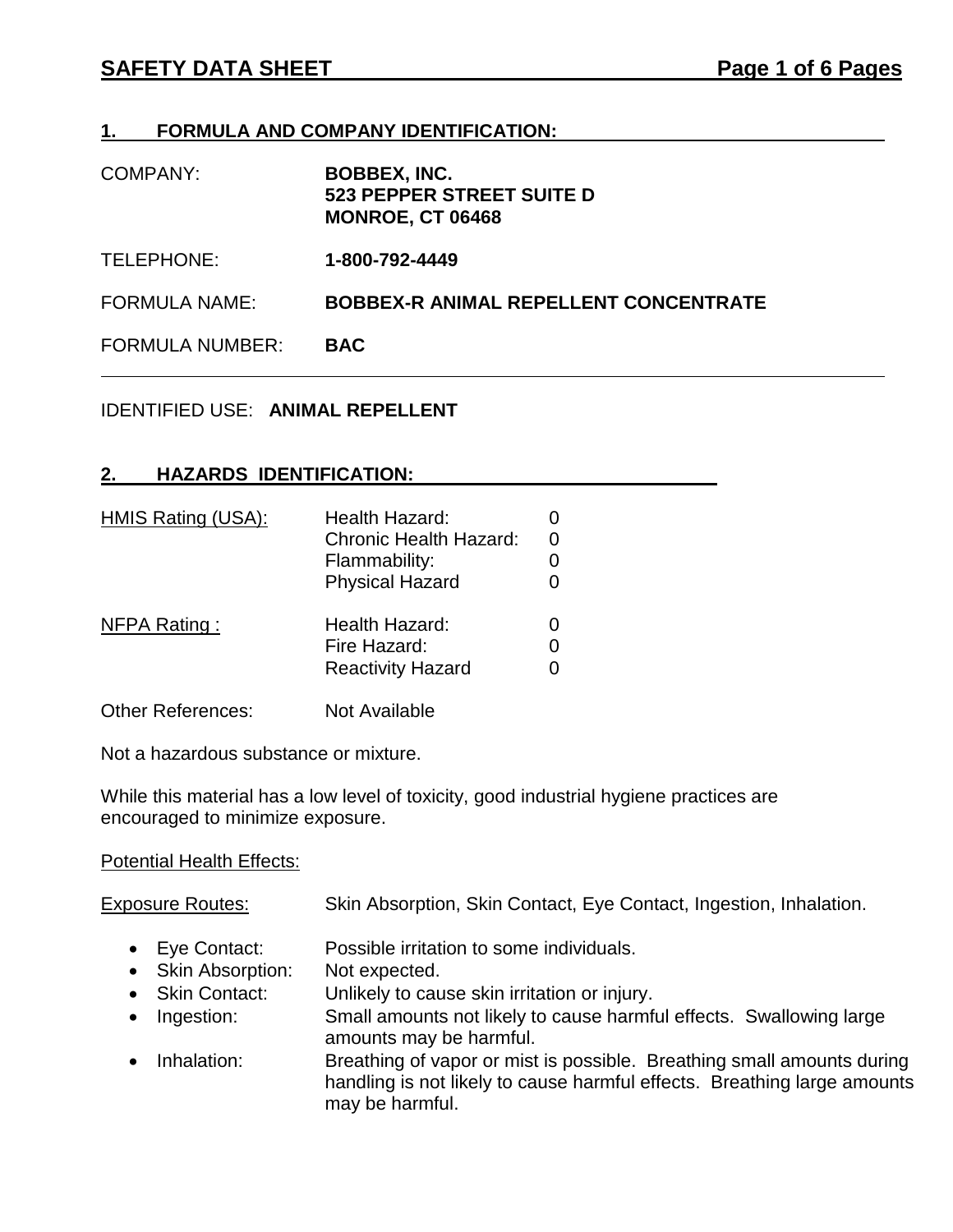# **2. HAZARDS IDENTIFICATION CONTINUED:**

| Aggravated Medical Conditions: No Data |                                                          |
|----------------------------------------|----------------------------------------------------------|
| Symptoms:                              | No Data                                                  |
| Target Organs:                         | No Data                                                  |
| Carcinogenicity:                       | Not listed as a carcinogen.                              |
| Reproductive Hazard:                   | Based on available information, risk cannot be assessed. |

# **3. COMPOSITION / INFORMATION ON INGREDIENTS:**

This material is not hazardous, as defined by OSHA under 29CFR 1910.1200.

This material is composed of food grade ingredients.

## **4. FIRST AID MEASURES:**

- Eyes: Remove contact lenses if necessary. Flush eyes with water for at least fifteen (15) minutes.
- Skin: If irritation results, wash with soap and water. Apply an emollient if necessary.
- Ingestion: In the interest of safety, drink large quantities of water. Treat symptomatically.
- Inhalation: If symptoms develop, move to fresh air. If symptoms persist, seek medical attention.

NOTES TO PHYSICIAN:

- Hazards: No information available.
- Treatment: No information available.

# **5. FIREFIGHTING MEASURES:**

- Suitable extinguishing media: Use extinguishing measures that are appropriate to local circumstances and the surrounding environment.
- Hazardous Combustion Products: None
- Advice for Firefighters: Not a flammable product; Primarily composed of food ingredients.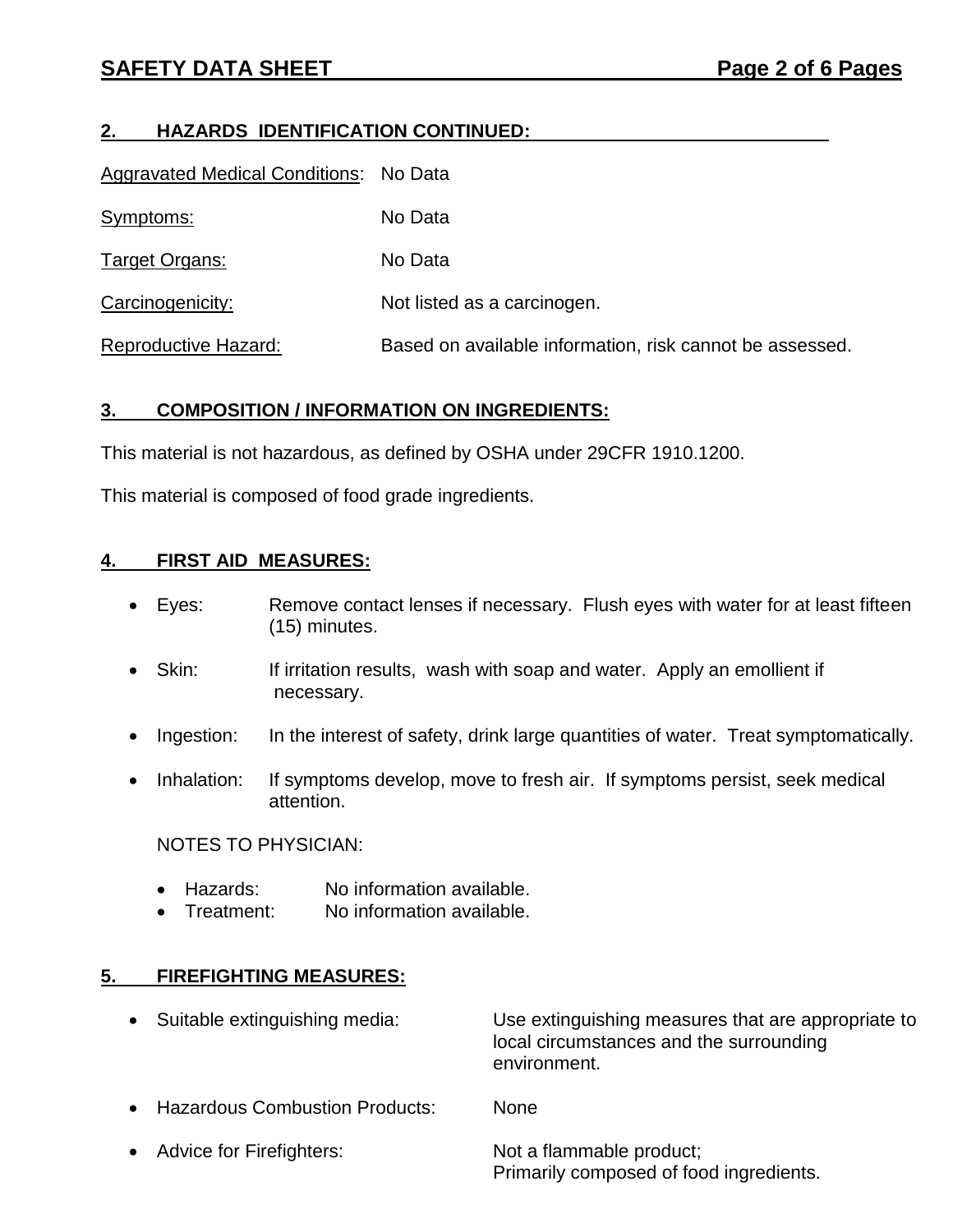# **SAFETY DATA SHEET Page 3 of 6 Pages**

# **6. ACCIDENTAL RELEASE MEASURES:**

- Personal Precautions, Protective Equipment, and Emergency Procedures: See Section 8
- Environmental Precautions: No Data Available
- Methods and Materials for Clean Up: Wipe up with absorbent material. Disposal: See Section 13

## **7. HANDLING AND STORAGE:**

- Precautions: See Section 2
- Storage: No special storage condition required.

### **8. EXPOSURE CONTROLS / PERSONAL PROTECTION**

#### Exposure Guidelines:

Contains no substances with occupational exposure guidelines.

#### Exposure Controls:

Handle in accordance with good industrial hygiene and safety practices.

#### Personal Protective Equipment:

- No special precautions; suitable gloves and normal work clothing, including long-sleeved shirts and pants, to prevent skin contact.
- Safety glasses should be worn to avoid splashes to the eyes.

#### Respiratory Protection:

• Not required under normal conditions of use.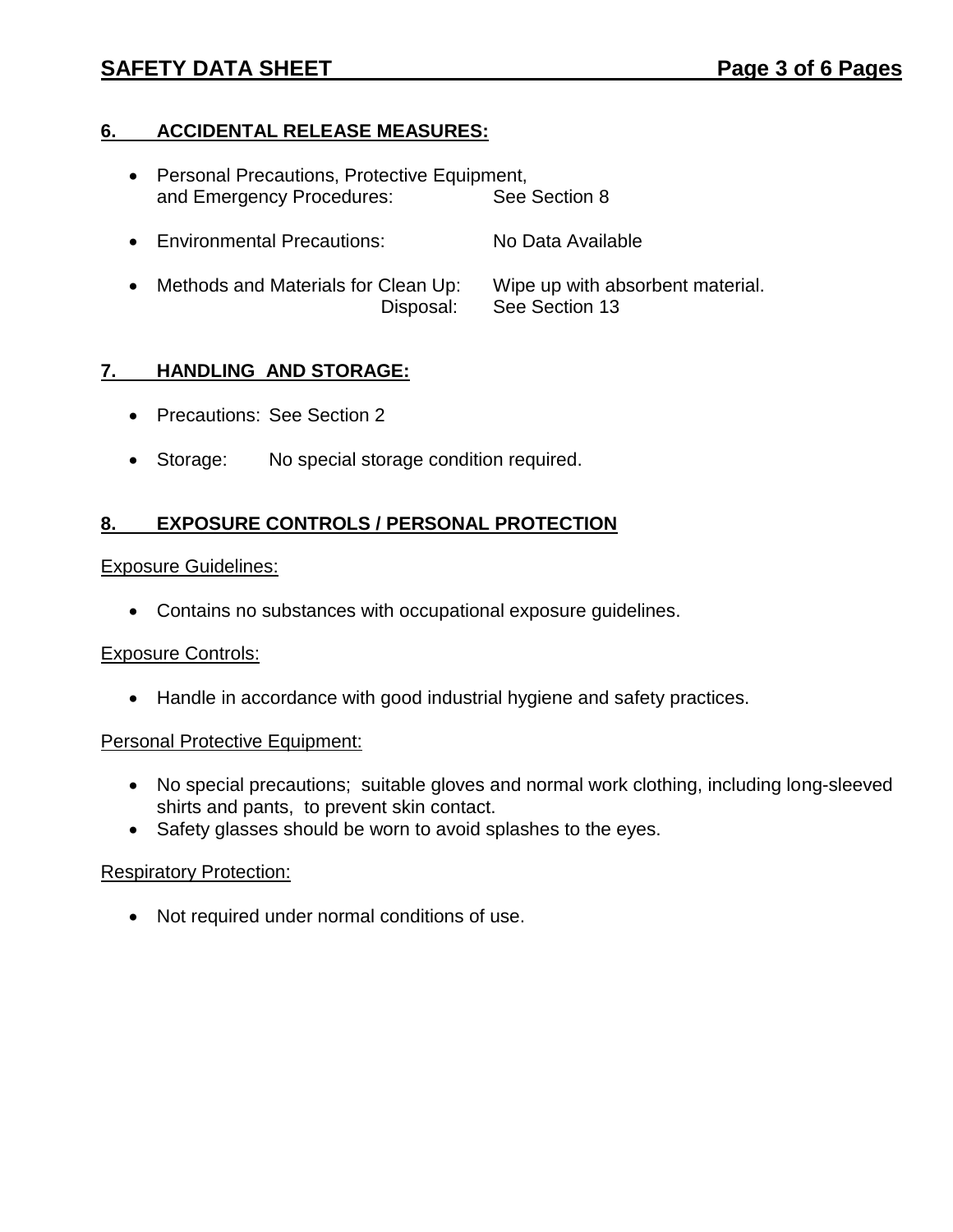# **9. PHYSICAL AND CHEMICAL PROPERTIES:**

| <b>Physical State:</b>                  | Liquid               |
|-----------------------------------------|----------------------|
| Appearance:                             | <b>Brown</b>         |
| Odor:                                   | Strong, Acrid        |
| Boiling Point / Boiling Range:          | 100°C / 212°F        |
| Melting Point / Melting Range:          | Not Applicable       |
| pH (1% Solution):                       | 3.8                  |
| Flashpoint:                             | Did not Flash        |
| Evaporation Rate (Water = $1$ )         |                      |
| Vapor Pressure:                         | Not Applicable       |
| Vapor Density:                          | Not Applicable       |
| Density                                 | 1.01 $g/mL$          |
| <b>Water Solubility</b>                 | Complete             |
| Auto Ignition Temperature:              | Not Applicable       |
| Partition Coefficient (octanol: water): | <b>Not Available</b> |
| Viscosity                               | 2.9 cP @ 25°C        |
| Volatility:                             | <b>Not Available</b> |

# **10. STABILITY AND REACTIVITY:**

| Stability:                               | <b>Stable</b>                                      |
|------------------------------------------|----------------------------------------------------|
| Conditions to Avoid:                     | None Known                                         |
| Incompatibility With Various Products:   | Reactive with oxidizing agents, acids and alkalis. |
| <b>Hazardous Decomposition Products:</b> | No Data                                            |
| <b>Hazardous Reactions:</b>              | Will Not Polymerize.                               |

## **11. TOXICOLOGICAL INFORMATION:**

- Acute Oral Toxicity: No Data Available
- Acute Inhalation Toxicity: No Data Available
- Acute Dermal Toxicity: No Data Available
- **Acute Toxicity** (other routes of administration): No Data Available
- Chronic Effects on Humans: No Data Available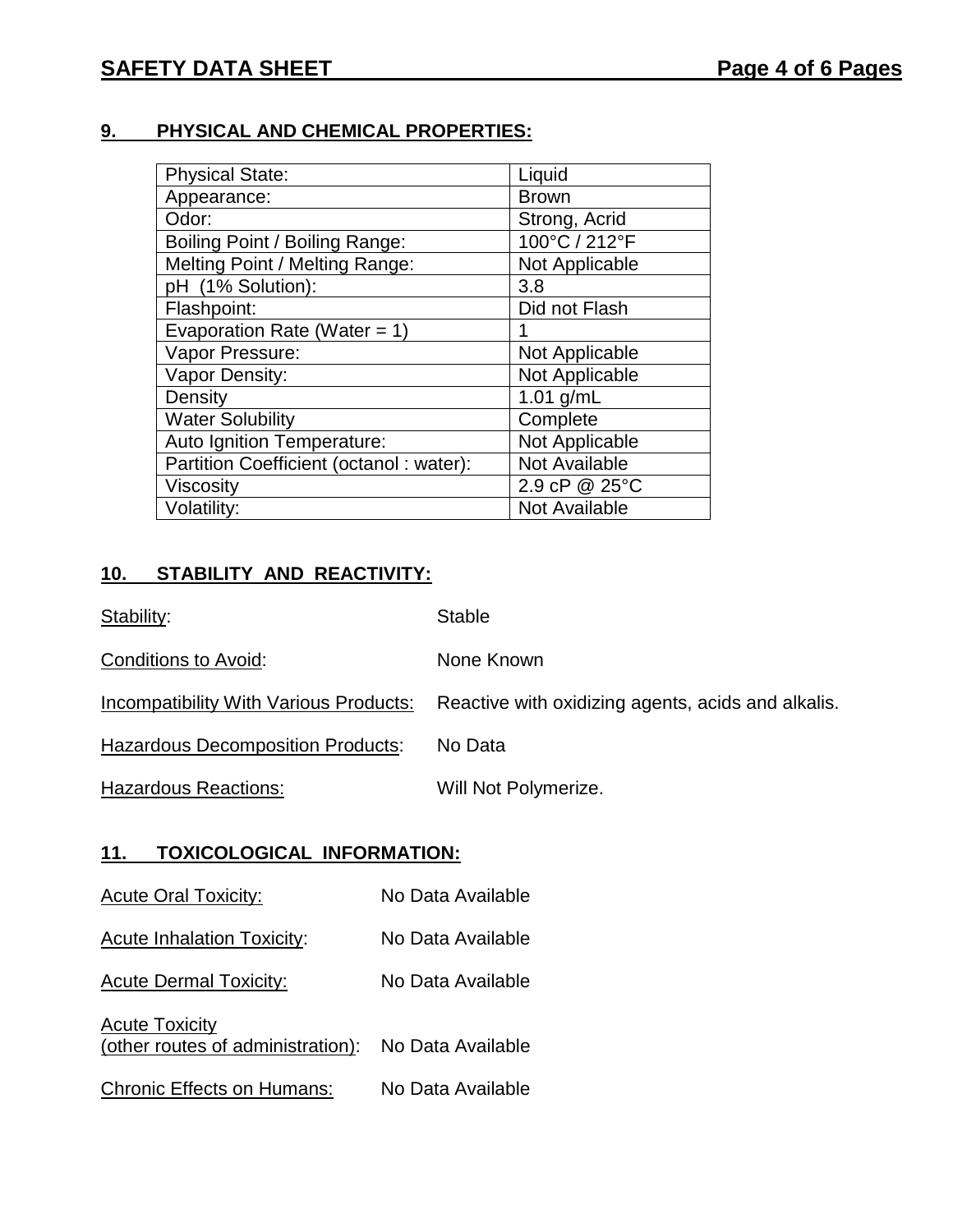# **12. ECOLOGICAL INFORMATION:**

| Biodegradability:             | No Data Available |
|-------------------------------|-------------------|
| Toxicity:                     | No Data Available |
| Bioaccumulation:              | No Data Available |
| Mobility in Soil:             | No Data Available |
| BOD-5 and COD:                | No Data Available |
| <b>Other Adverse Effects:</b> | No Data Available |

# **13. DISPOSAL CONSIDERATIONS:**

Waste Disposal: Dispose of in accordance with all applicable local, state, and federal regulations

## **14. TRANSPORT INFORMATION:**

D.O.T Classification: Not a D.O.T. Controlled Material (USA)

## **15. REGULATORY INFORMATION:**

| <b>SARA Hazard Classification</b><br>SARA 311 / 312 Classification: | No SARA Hazards                                                                                                                                                        |
|---------------------------------------------------------------------|------------------------------------------------------------------------------------------------------------------------------------------------------------------------|
| <b>SARA 313 Components:</b>                                         | This material does not contain chemical components with<br>known CAS Numbers that exceed the threshold reporting levels<br>established by SARA Title 111, Section 313. |
| <b>Other Regulations:</b>                                           | This product is not subject to labeling requirements under<br>California Proposition 65                                                                                |